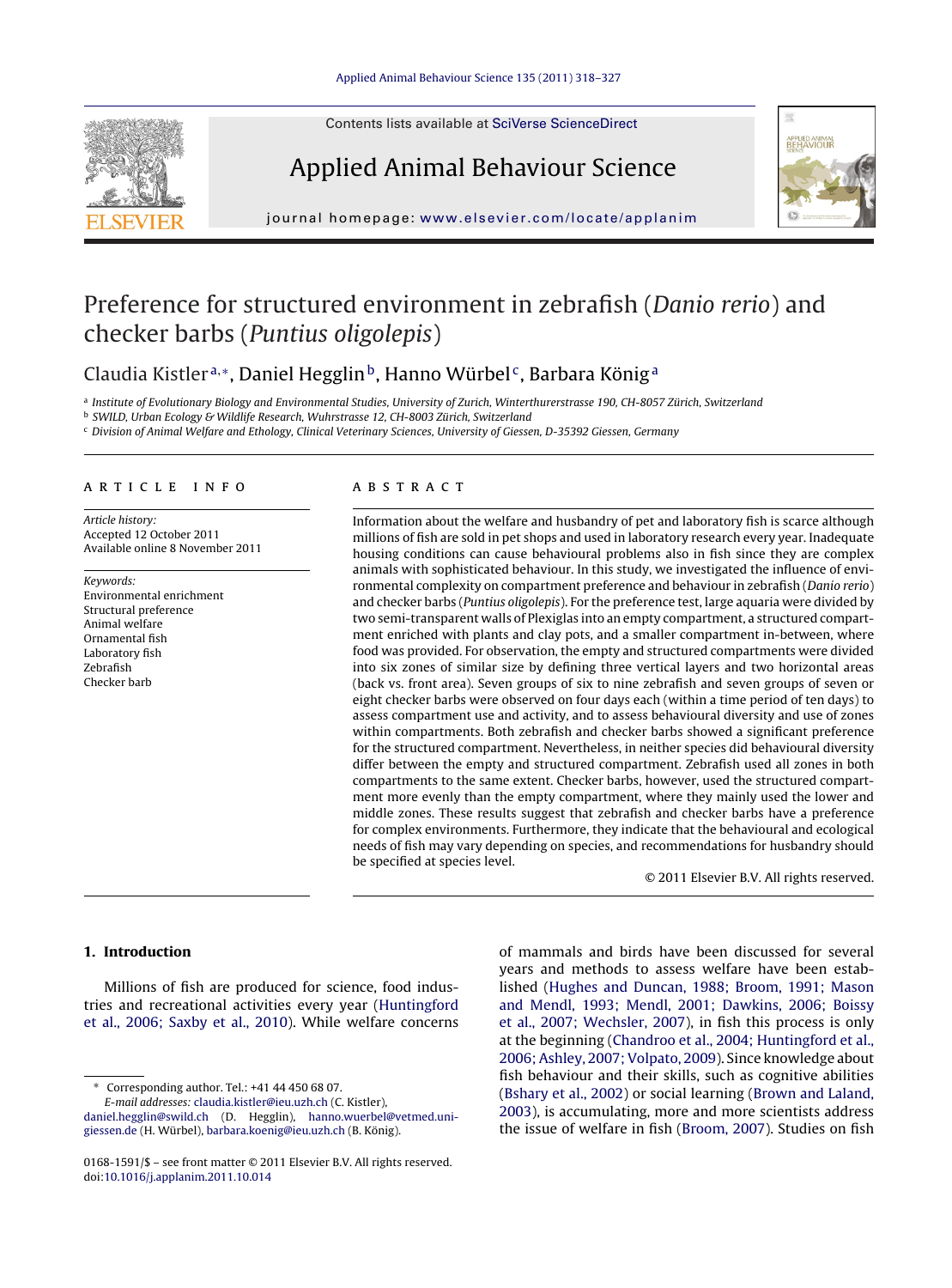brains show that cognitive abilities, e.g. spatial cognition, are based on neural mechanism homologous to those of mammals and birds ([Broglio](#page-8-6) et [al.,](#page-8-6) [2003\).](#page-8-6) [Huntingford](#page-8-0) et [al.](#page-8-0) [\(2006\)](#page-8-0) point out that fish are complex animals with sophisticated behaviour that are therefore likely to have the capacity to suffer. Others still deny that fish are sentient animals, but nevertheless advocate a respectful and responsible handling of fish ([Rose,](#page-9-0) [2002;](#page-9-0) [Iwama,](#page-9-0) [2007\).](#page-9-0) However, as in mammals and birds ([Mason](#page-9-1) et [al.,](#page-9-1) [2007\),](#page-9-1) the well-being of fish can be compromised when housing conditions are not adequate ([Ashley,](#page-8-7) [2007;](#page-8-7) [Iwama,](#page-8-7) [2007\).](#page-8-7) Inappropriate housing can cause chronic stress in fish ([Huntingford](#page-8-0) et [al.,](#page-8-0) [2006\).](#page-8-0) As a consequence, fish show disease symptoms, develop abnormal behaviours such as extended aggression or stereotypies, or become apathetic, e.g. bottom-sitting [\(Casamitjana,](#page-8-8) [2004;](#page-8-8) [Ashley,](#page-8-8) [2007\).](#page-8-8)

Ornamental fish have become increasingly popular pets over the last years and millions of fish are kept in house aquaria worldwide ([Livengood](#page-8-9) [and](#page-8-9) [Chapman,](#page-8-9) [2007\).](#page-8-9) In basic research and for testing chemicals, numbers of fish that are used as model organisms are also increasing [\(Johansen](#page-8-10) et [al.,](#page-8-10) [2006\).](#page-8-10) In UK and Switzerland, fish have become the third most used experimental animals after mice and rats in research ([BVET,](#page-8-11) [2009;](#page-8-11) [Williams](#page-8-11) et [al.,](#page-8-11) [2009\).](#page-8-11) Nevertheless, information about the welfare and husbandry in ornamental and laboratory fish is rather poor [\(Huntingford](#page-8-0) et [al.,](#page-8-0) [2006;](#page-8-0) [Lawrence,](#page-8-0) [2007\).](#page-8-0) In mammals and birds it has been shown that introducing environmental enrichment such as structural enrichment can create a stimulating environment that facilitates species specific behaviour, and behavioural problems may be reduced or even prevented [\(Shyne,](#page-9-2) [2006\).](#page-9-2) Although structural enrichment such as plants, wood or different artificial structures are available to furnish aquaria, no information exists as to whether these structures are adequate and which structures are preferred by the numerous different ornamental fish species. Moreover, laboratory fish are usually held in small barren tanks what may cause behavioural problems, similar to laboratory mice kept in standard barren cages ([Würbel](#page-9-3) et [al.,](#page-9-3) [1998\).](#page-9-3) To date, only few studies on the effect of the physical surroundings have been conducted (e.g. [Rotllant](#page-9-4) et [al.,](#page-9-4) [2003](#page-9-4) in red porgy (Pagrus pagrus); [Spence](#page-9-1) et [al.,](#page-9-1) [2007a](#page-9-1) in zebrafish (Danio rerio); [Galhardo](#page-8-12) et [al.,](#page-8-12) [2008](#page-8-12) in African cichlid (Oreochromis mossambicus); [Barcellos](#page-8-13) et [al.,](#page-8-13) [2009](#page-8-13) in silver catfish (Rhamdia quelen)).

In this study, we investigated the preference of two ornamental fish species, zebrafish (Danio rerio, Cyprinidae) and checker barbs (Puntius oligolepis, Cyprinidae) for structured environments. Zebrafish are often held in home aquaria, but more importantly they have become a vertebrate biomedical research model of paramountimportance [\(Vascotto](#page-9-5) et [al.,](#page-9-5) [1997;](#page-9-5) [Spence](#page-9-5) et [al.,](#page-9-5) [2008\).](#page-9-5) Some characteristics such as high fecundity, small size, fast development and their supposedly simple husbandry requirements make this species attractive for laboratory researchers. In laboratories, zebrafish are normally held in small barren tanks ([Spence](#page-9-6) et [al.,](#page-9-6) [2008](#page-9-6) and pers. observation), a situation which does not reflect the natural conditions the fish are adapted to. In their natural range in India, Bangladesh and Nepal zebrafish occur in shallow water bodies with aquatic vegetation and silty substratum [\(McClure](#page-9-7) et [al.,](#page-9-7) [2006;](#page-9-7) [Engeszer](#page-9-7) et [al.,](#page-9-7) [2007;](#page-9-7) [Spence](#page-9-7) et [al.,](#page-9-7) [2008\).](#page-9-7)

To investigate a further common pet species, we selected the checker barb or island barb (Puntius oligolepis, Cyprinidae) that is a typical form of the group of barbs. Barbs are small, group living freshwater fish with nice colours and various patterns, which renders them popular ornamental fish species for home aquaria in general. Moreover, they are considered to be easy to keep, although there exists only anecdotal information about their husbandry. According to the non-scientific aquarist literature, checker barbs naturally occur in Southeast Asia and live in cover-rich areas along the banks of brooks, rivers and lakes [\(Riehl](#page-9-8) [and](#page-9-8) [Baensch,](#page-9-8) [1983\).](#page-9-8)

Based on both species' ecology they were selected as interesting case studies to examine their preference for structural enrichment in a choice experiment, and thus contribute to the question of adequate housing conditions in ornamental and lab fish.

The fish were offered the opportunity to choose between two compartments, one of which was structured with plants and clay pots while the other one was left empty. Between these two compartments there was a smaller compartment where food was offered. Preference tests are widely used in animal welfare research [\(Mason](#page-9-9) [and](#page-9-9) [Mendl,](#page-9-9) [1993\)](#page-9-9) and may yield useful information about what animals want ([Dawkins,](#page-8-14) [2003\).](#page-8-14) We predicted that both checker barbs and zebrafish would spend more time in the structured compartment than in the empty compartment. Along with the more intense use of the structured compartment, we expected a higher diversity of the behavioural repertoire in the structured compartment. Furthermore, we expected that the fish use the space differently in the structured compartment because the structures can fulfil behavioural functions such as providing cover or hiding opportunities against aggressive conspecifics or other fish species, and make space more accessible to the fish by partitioning it; thus the fish would be able to move more safely and orientate themselves with the help of structures.

#### 2. Materials and methods

#### 2.1. Subjects and housing

The study was conducted in an indoor facility for animal housing. Fifty-two (21 females and 31 males) checker barbs (Puntius oligolepis) were obtained from a pet shop. They were subdivided in seven groups of seven (4 groups) or eight individuals (3 groups) of both sexes. The groups were placed in seven aquaria of similar, but somewhat variable size ([Table](#page-2-0) 1). Of the 56 zebrafish (Danio rerio), 47 of the wild-type strains Tü, AB, and WIK, and albino were provided by the department of Neurobiology of the University of Zurich where they had been raised in standard tanks without structures. They had not participated in any other scientific study before. The other 9 zebrafish were obtained from a pet shop. The zebrafish were subdivided in seven groups of 6-9 individuals of both sexes: four mixed groups of Tü and WIK, one albino group, one AB group, and the pet shop group [\(Table](#page-2-0) 1). The sex of the zebrafish was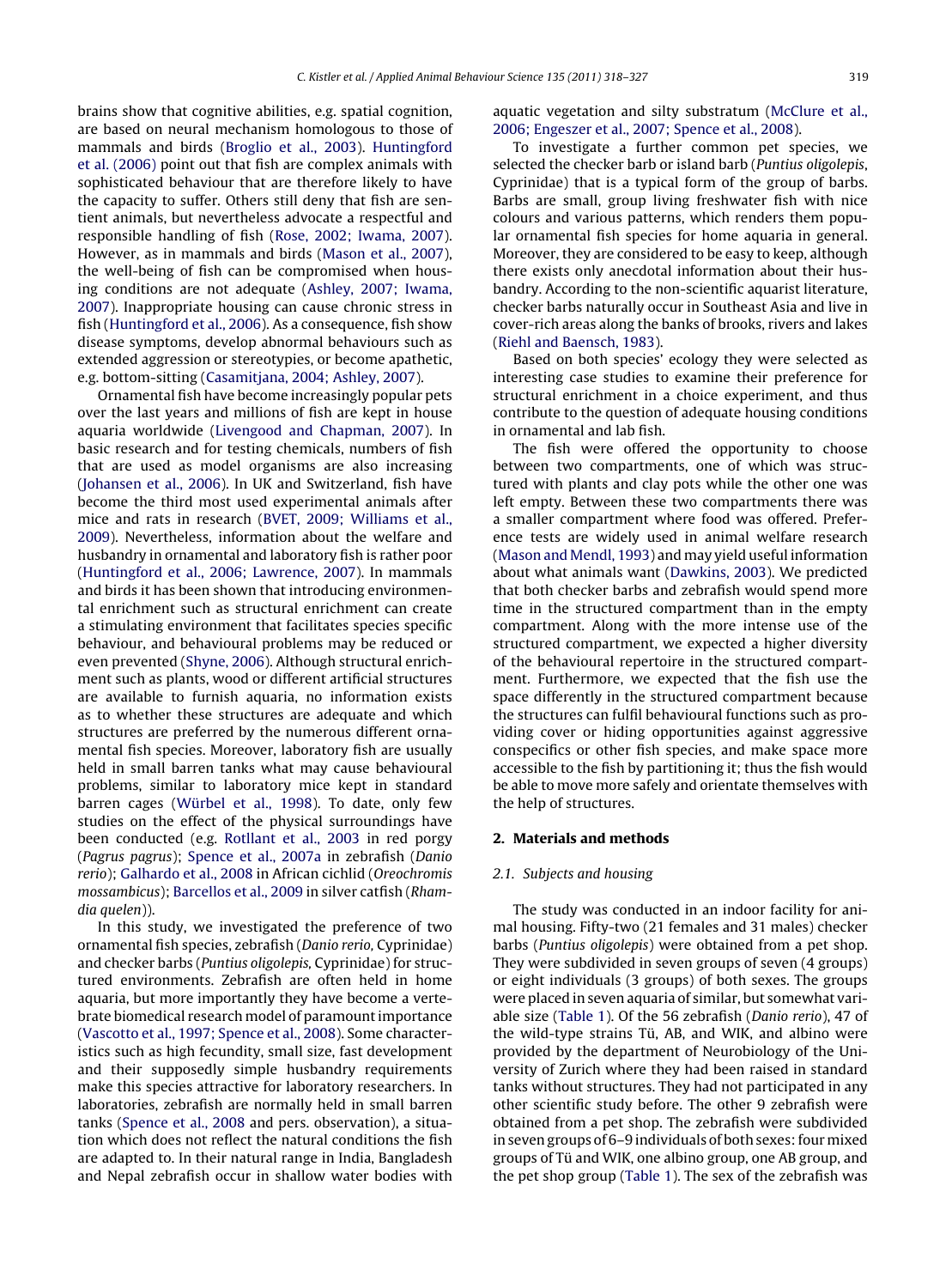#### <span id="page-2-0"></span>Table 1

Sizes of the seven aquaria used in our study (AQ), position of the structural enrichment, and sizes and composition of seven groups of zebrafish and checker barbs.

| AQ | Size (lenght $\times$ width $\times$ height, cm) | Structured compartment | # Zebrafish | Zebrafish strains | # Checker Barbs |
|----|--------------------------------------------------|------------------------|-------------|-------------------|-----------------|
|    | $130 \times 50 \times 50$                        | Right                  |             | Tü + WIK          |                 |
|    | $100 \times 50 \times 50$                        | Left                   |             | Albino            |                 |
|    | $100 \times 50 \times 50$                        | Left                   |             | Tü + WIK          |                 |
| 4  | $130 \times 50 \times 50$                        | Right                  |             | Tü + WIK          |                 |
|    | $160 \times 41 \times 50$                        | Left                   |             | AB                |                 |
| 6  | $130 \times 50 \times 50$                        | Right                  |             | Tü + WIK          |                 |
|    | $100 \times 50 \times 50$                        | Left                   |             | Pet shop          |                 |

not defined because the differentiation between males and females was not possible for this species from the required observational distance. The zebrafish were held in the same tanks as the checker barbs after the checker barbs had been removed and the tanks thoroughly cleaned.

Each aquarium was equipped with a layer of sand of 2 cm, two internal filters (Eheim Aquaball, EHEIM GmbH & Co. KG, Germany), a heating element, plants (Ceratopteris thalictroides) and clay pots for cover. Water temperature was 25  $(\pm 1)$ °C and the light:dark cycle 12 h:12 h (lights on at 08.00 hours). To control water quality, 1/3 of the water in the tanks was changed weekly and checked for pH (7.0). Food was provided by automatic feeders (EHEIM 3581) several times per day and consisted of flake food.

#### 2.2. Experimental set-up

Each tank was subdivided into three compartments (left, right and middle compartment; from the point of view of the observer) by two semi-transparent walls of Plexiglas ([Fig.](#page-2-1) 1). A small hole in each wall permitted the fish to switch between compartments. With checker barbs, the walls were installed such that the holes were at the bottom of the wall, with zebrafish the holes were at the top of the walls. Pilot studies had shown that the fish learned these positions quickest. The left and the right compartment were both of the same dimensions though the equipment was varied across the seven tanks: In four tanks plants and clay pots were placed in the left compartment, and in three

<span id="page-2-1"></span>

Fig. 1. Design of the choice experiment. The aquarium was divided by two semitransparent plates into three compartments, the empty compartment (left), the structured compartment (right), and the food compartment (middle). The holes permitted the fish to change between the compartments. The structured compartment was supplied with plants and clay pots. The middle compartment contained two internal filters. The dashed lines illustrate the virtual sectors used for behavioural observations.

tanks plants and clay pots were placed in the right compartment. The other compartment was left empty except for the layer of sand ([Table](#page-2-0) 1; [Fig.](#page-2-1) 1). The middle compartment was smaller (distance between the walls: 30 cm) and equipped with two internal filters, the heating element, and the automatic feeder on top of the tank. The fish were provided with food in the middle compartment only, thus provoking the fish to actively choose between the structured and the empty compartment after feedings. The automatic feeders were adjusted such that only a small portion of flake food was released per feeding bout over four feeding bouts per day.

#### 2.3. Data recording

After their arrival from the pet shop, checker barbs were habituated to the experimental setup for ten days. After the transfer from the Neurobiology lab, the four strains of zebrafish were held in an extra tank (100 cm  $\times$  40 cm  $\times$  50 cm) that was partitioned in four equally sized compartments and equipped with plants and clay pots for 18 days to check for health or behavioural problems. Thereafter, they were transferred to the experimental tanks and habituated to the experimental setup for eight days. Also the pet shop group was habituated to the experimental setup for eight days.

All data were recorded on four days within a seven-day period. To assess compartment use, the position of all fish was recorded four times a day between 10.00 hours and 17.00 hours: two recordings 30 min after a feeding event in the morning (10.30 hours) and in the evening (16.30 hours), and two recordings 15 min after a feeding event at noon and in the early afternoon (14.00 hours).

To quantify activity, the number of switches (of any fish) from the middle compartment to the left and right compartment was recorded for 10 min after the feeding events at noon and in the early afternoon. This measure was taken to check if the fish were actually switching between the compartments. For feeding, the fish had to swim into the middle compartment. Therefore, we assumed that the choice of a compartment after feeding could be considered as an independent option.

Data to assess behavioural diversity were collected using instantaneous observations at 5 min intervals. Behaviour was recorded for 20 min, once in the morning and once in the afternoon. All behaviours were classified into one of six categories of functionally related behaviour [\(Table](#page-3-0) 2): exploration, foraging, social behaviour (sociopositive and socio-negative), resting, comfort behaviour,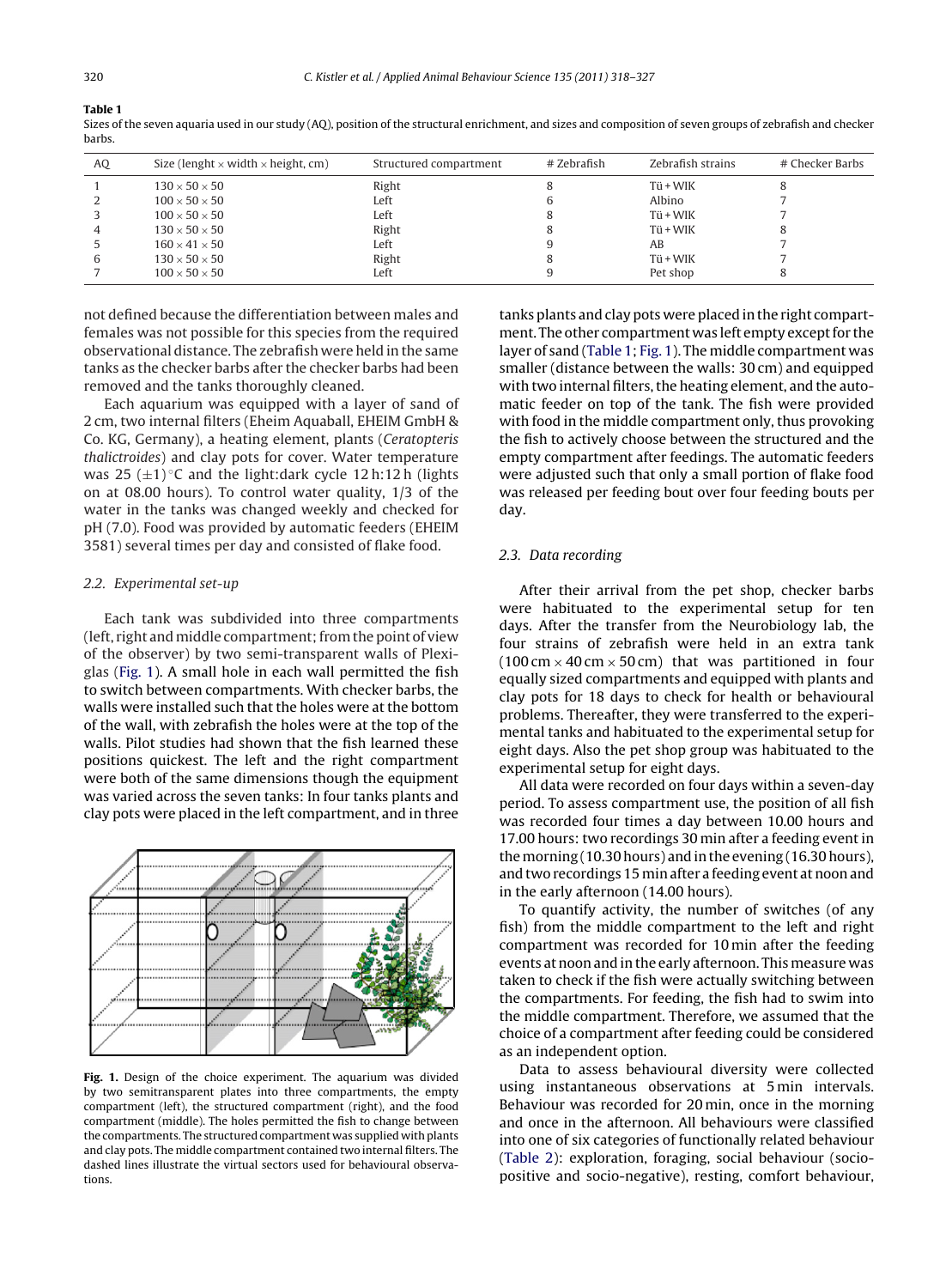<span id="page-3-0"></span>Table 2

Behavioural categories and description of behavioural elements.

| Behavioural<br>category     | Behavioural<br>element       | Description                                                                                                                                                                   |  |
|-----------------------------|------------------------------|-------------------------------------------------------------------------------------------------------------------------------------------------------------------------------|--|
| Exploration                 | Swimming                     | Slow displacement of the<br>body through the water<br>with body undulation<br>and fins movements                                                                              |  |
|                             | Investigating                | Muzzle close to<br>structures such as plants                                                                                                                                  |  |
|                             | Floating                     | and clay pots<br>Very slow displacement<br>through the water,<br>hardly moving the fins                                                                                       |  |
| Foraging                    | Feeding<br>Dabbling          | Ingesting food items<br>Investigation of the sand<br>layer, head pointing<br>downwards, tail fin<br>pointing upwards                                                          |  |
|                             | Picking plants<br>Rasping    | Fish feeds on plant leaves<br>Fish feeds on algae from<br>the glass pane                                                                                                      |  |
| Resting<br>Locomotion       | Inactive<br>Fast<br>swimming | Fish remains motionless<br>Displacement at high<br>speed                                                                                                                      |  |
| Socio-positive<br>behaviour | Group<br>swimming            | Fish changes position<br>together with a group of<br>fish consisting of at least<br>three individuals                                                                         |  |
|                             | Following                    | Fish swims close (max<br>one body length of<br>distance) behind one<br>conspecific in the same<br>direction (no third<br>conspecific is involved),<br>fins in normal position |  |
|                             | Approaching                  | Fish swims directly<br>towards a conspecific to<br>a distance of less than<br>one body size                                                                                   |  |
| Socio-negative<br>behaviour | Threatening                  | Fish stands closely (max<br>one body length) parallel<br>or anti-parallel to a<br>conspecific, fins are<br>raised                                                             |  |
|                             | Attacking                    | Fish moves towards a<br>conspecific at high speed<br>and conspecific moves<br>away                                                                                            |  |
|                             | Defending                    | Fish chases a conspecific<br>away from a structure                                                                                                                            |  |
|                             | Escaping                     | Fish moves away from an<br>attacking conspecific                                                                                                                              |  |
| Mating behaviour            | Paralleling                  | Fish is close aside a<br>conspecific moving in the<br>same direction, fins are<br>raised, no third<br>individual involved                                                     |  |
|                             | Swimming<br>ahead            | Fish moving away from a<br>conspecific that shows<br>raised fins                                                                                                              |  |
|                             | Pursuing                     | Fish follows a conspecific<br>with raised fins                                                                                                                                |  |
| Comfort behaviour           | Rubbing                      | One side of the body<br>touches the ground                                                                                                                                    |  |
| "Stereotypy"                | Waving                       | Repetitive movement,<br>fish swims to an fro of<br>the front glass pane                                                                                                       |  |

locomotion (other than exploring and foraging), and waving. Waving describes a repetitive movement: the fish swims to and fro in front of the front glass pane. It might be the same behaviour that is described as pacing which is classified as a stereotypy [\(Casamitjana,](#page-8-8) [2004\).](#page-8-8) All aquaria were scanned starting from the left compartment going to the right compartment, and in each compartment the behaviour of the second fish that was detected was recorded. If there was only one fish in the compartment, the behaviour of this fish was recorded, and if there was no fish, the scan was left empty.

Along with the behaviour, the position of all fish in each compartment was recorded to evaluate space use (localisation of fish was always possible). For this purpose, the aquarium was virtually divided vertically into three layers (lower layer, middle layer, upper layer) and horizontally into two zones (back and front), thus creating six zones of equal size: low front, low back, middle front, middle back, upper front, upper back; front referred to the section closest to the observer. All data were collected by direct observations. The fish were used to the observer's presence in front of the tanks, as they showed no fear or flight reaction and were not attracted to the front while recording data.

#### 2.4. Data analysis

For the analysis of the preference for either the structured or empty compartment, we used data of seven groups of each species. For the analysis of behavioural data, we included data of six groups of each species only. One group of each species had to be excluded due to constraints in daily observation time.

To quantify the preference for either the structured or empty compartment, the percentage of fish per compartment and aquarium was calculated for each sampling point (16 in total). In some cases, most of the fish were in the middle compartment and showed no selection for either the structured or the empty compartment. Therefore, only when three or more fish were observed outside the middle compartment, data were included in the analysis. Based on these percentages, a mean value per aquarium was calculated. In order to obtain a preference score for structure use, the Jacobs' preference index ([Jacobs,](#page-8-15) [1974\)](#page-8-15) was calculated as

$$
J=\frac{(r-p)}{[(r+p)-2rp]}
$$

where  $r$  is the ratio of the number of fish in the structured compartment to the number of fish in the structured compartment plus the number of fish in the empty compartment, and  $p$  is the available proportion of the empty and the structured compartment of the experimental space in the aquarium, respectively, in this case  $p = 0.5$ . The index ranges between +1 for maximum preference, and −1 for maximum avoidance. To examine preference for the structured compartment over the whole observations period (16 sampling points) the index was calculated per aquarium. To test for non-random use of structures (significant difference from zero) a one-sample t-test was conducted (with  $n-1$  degrees of freedom, *n* is the number of aquaria in the analysis).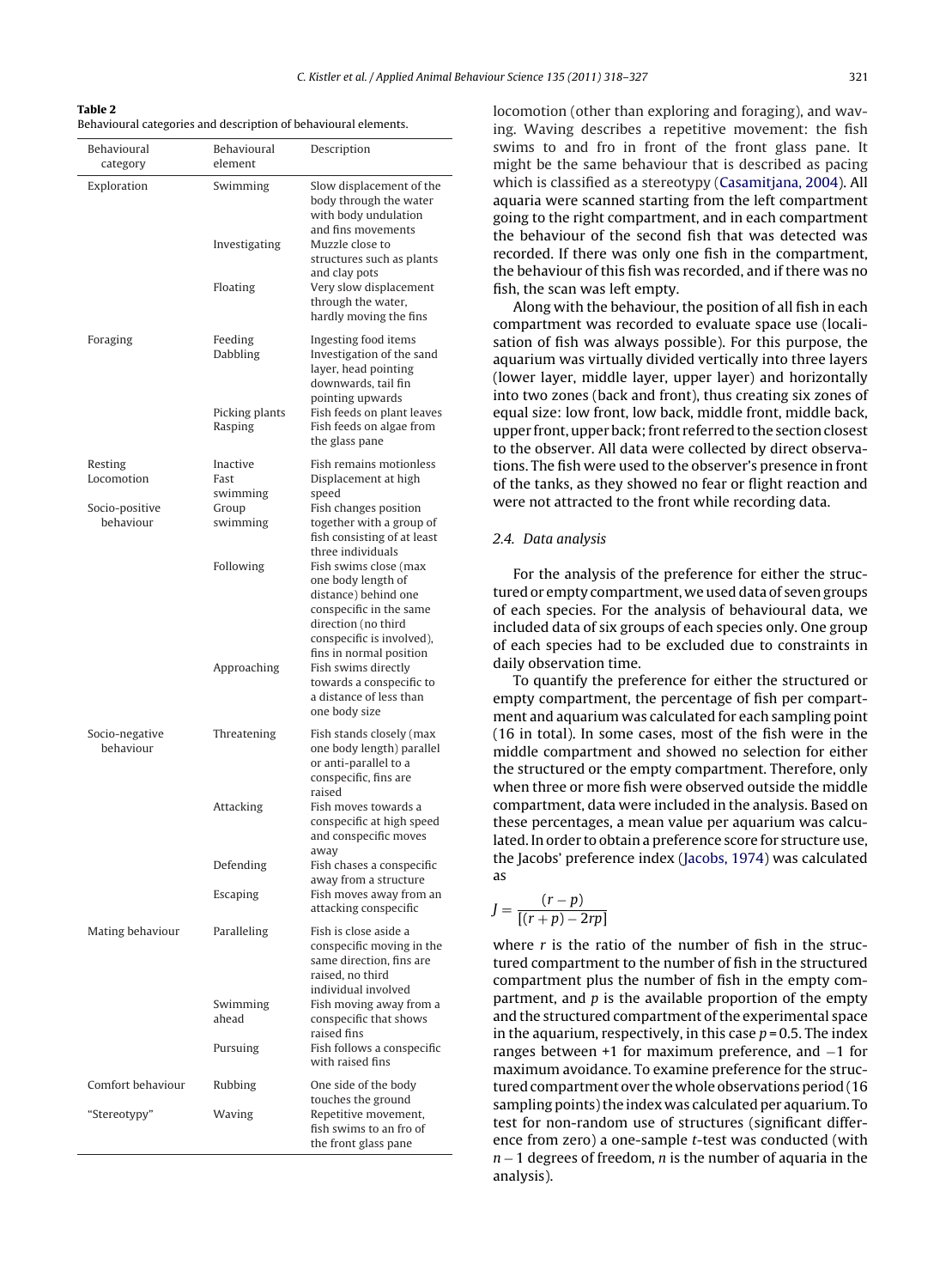<span id="page-4-0"></span>To determine activity, we calculated a switch rate  $r_{ch}$ during the observation period ( $8 \times 10$  min), where  $r_{ch}$  is the number of changes from the middle compartment to the left compartment plus the number of changes from the middle compartment to the right compartment divided by the number of individuals in the tank. Based on these rates, a mean switch rate  $r_{ch}$  per species was calculated.

For the activity budget, the percentage of each behavioural category was calculated in both compartments.As social behaviour might be particularly influenced by structural enrichment ([Basquill](#page-8-16) [and](#page-8-16) [Grant,](#page-8-16) [1998;](#page-8-16) [Carfagnini](#page-8-16) et [al.,](#page-8-16) [2009\),](#page-8-16) social behaviour was further divided in the following sub-categories socio-negative, socio-positive and courtship behaviour. These subcategories were analysed using the Wilcoxon matchedpairs signed-rank test [\(Zar,](#page-9-10) [1999\)](#page-9-10) to determine the differences between the empty and the structured compartment.

To quantify behavioural diversity, the number of behaviour patterns per behavioural category was summed up per compartment over the total observation time. Based on these numbers, the Shannon index of diversity H [\(Shannon](#page-9-11) [and](#page-9-11) [Weaver,](#page-9-11) [1949\)](#page-9-11) was calculated as

$$
H=-\Sigma(p_i\ln p_i),
$$

where  $p_i$  is the relative abundance of each behavioural category, calculated as the proportion of behavioural elements of a given category to the total number of behavioural elements of all categories:  $n_i/N$ . The index was calculated per aquarium. It increases with increasing numbers of behavioural categories, and as the relative representation of each category becomes more even. Lower indices represent lower behavioural diversity. The Wilcoxon matched-pairs signed-rank test was used to determine the differences between the empty and the structured compartment.

To quantify space use, the number of visits per zone over the total observation time was summed up. Based on these numbers, the spread of participation index (SPI) developed by [Dickens](#page-8-17) [\(1955\)](#page-8-17) was calculated as

$$
SPI = \frac{M[(n_b - n_a)/(F_a - F_b)]}{2(N - M)}
$$

where N is the total number of observations in all zones, M the mean frequency of observations per zone ( $M/N$ ),  $n_a$ the number of zones with observations >  $M$ ,  $n_b$  the number of zones with observations  $\leq M$ ,  $F_a$  the total number of observations with observations >  $M$ , and  $F_b$  the total number of observations with observations < M. The index was calculated per structured and empty compartment and per aquarium. An SPI value of 1 indicates minimum utilisation, i.e. the fish would spend all their time in one zone; a value of 0 indicates maximum use, i.e.the fish would use all zones equally. TheWilcoxon matched-pairs signed-rank test([Zar,](#page-9-10) [1999\)](#page-9-10) was used to determine the differences between the empty and the structured compartment.

SPSS (Version 18.0 for Windows) was used for all statistical tests.



Fig. 2. Jacobs' preference index for the use of the empty and the structured compartment in seven aquaria for (a) zebrafish and (b) checker barbs. Positive and negative values indicate preference and avoidance, respectively; boxes indicate the  $25 \pm 75$ th percentile range and contain the median line; bars represent the 10th and 90th percentile values; open dots represent points outside these values.

## 3. Results

#### 3.1. Compartment preference

In zebrafish, mean use of the three compartments was 21%, 35% and 44% for the empty, middle and structured compartments, respectively. Over all seven tanks, the zebrafish showed a significant preference for the structured compartment (Jacobs' preference index:  $t = 3.41$ ,  $df = 6$ ,  $p = 0.01$ ; [Fig.](#page-4-0) 2a). The checker barbs also showed a significant preference for the structured compartment  $(t = 9.56, df = 6, p = 0.0; Fig. 2b)$  $(t = 9.56, df = 6, p = 0.0; Fig. 2b)$  $(t = 9.56, df = 6, p = 0.0; Fig. 2b)$ , with a mean use of 9%, 28% and 63% for the empty, middle and structured compartments, respectively. In zebrafish the mean switch rate  $r_{ch}$  per 10 min between the middle compartment and the empty was  $1.30$  ( $\pm 0.09$ ), and between the middle and the structured compartment 1.86  $(\pm 0.12)$ . For checker barbs the respective values were 0.43 ( $\pm$ 0.05; middle to the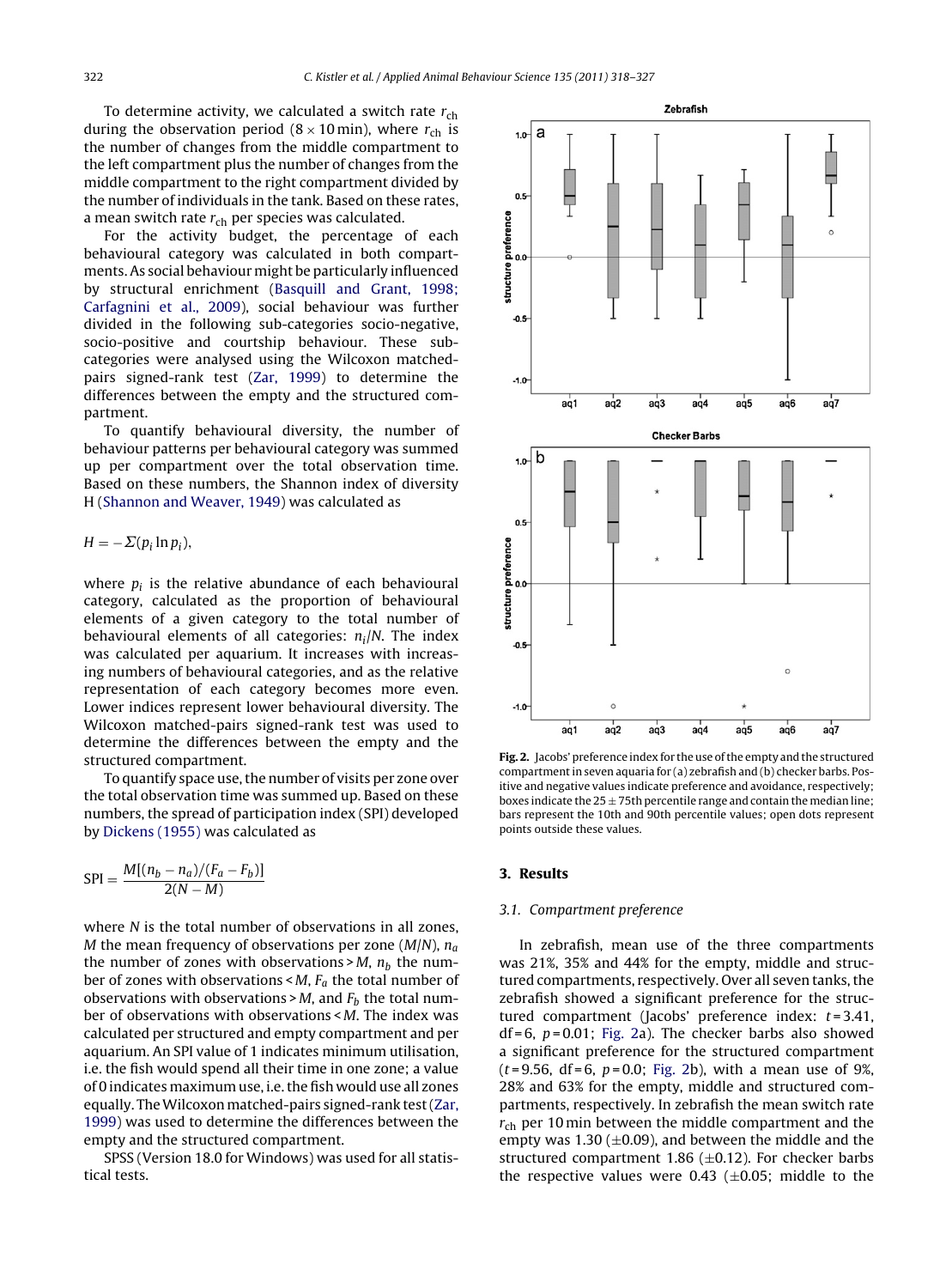<span id="page-5-0"></span>

Fig. 3. Activity budget (overall mean + SE) for (a) zebrafish ( $n = 6$  aquaria) and (b) checker barbs  $(n = 6)$ .

empty compartment), and  $1.18 (\pm 0.09)$ ; middle to the structured compartment).

#### 3.2. Behavioural diversity and compartment use

[Fig.](#page-5-0) 3a and b show the activity budgets of the zebrafish and checker barbs. Both in the empty and structured compartment, zebrafish showed similar amounts of exploration,foraging and social behaviour.Checker barbs instead showed high levels of foraging in the empty compartment, in contrast to high levels of social behaviour in the structured compartment. In both species, waving was observed in the empty compartment only.

[Fig.](#page-5-0) 4a and b show the percentage of social behaviour (socio-positive, socio-negative, and mating behaviour) in the structured and in the empty compartment. In zebrafish, the occurrence of socio-negative, sociopositive and courtship (mating) behaviour did not differ significantly between the empty and the structured compartment ([Fig.](#page-5-0) 4a). In the structured compartment, checker barbs showed significantly more socio-negative behaviour  $(Z = -2.201, p = 0.028, n = 6; Fig. 4b)$  $(Z = -2.201, p = 0.028, n = 6; Fig. 4b)$  $(Z = -2.201, p = 0.028, n = 6; Fig. 4b)$ , and tended also to show more socio-positive behaviour  $(Z = -1.753, p = 0.08,$  $n=6$ ; [Fig.](#page-5-0) 4b), but showed no significant difference in courtship behaviour between the two compartments [\(Fig.](#page-5-0) 4b).

Diversity of behaviour did not differ significantly between the empty and structured compartments, neither in zebrafish ( $Z = -0.943$ ,  $p = 0.345$ ,  $n = 6$ ; [Fig.](#page-6-0) 5a), nor in checker barbs ( $Z = -1.572$ ,  $p = 0.116$ ,  $n = 6$ ; [Fig.](#page-6-0) 5b).

In both compartments, the zebrafish used the front zones more often than the back zones [\(Fig.](#page-6-0) 6a). In the empty compartment, peak use was observed in the upper front



Fig. 4. Percentage (mean + SE) of socio-negative, socio-positive (soc+) and mating (courtship) behaviour in (a) zebrafish ( $n = 6$ ) and (b) checker barbs  $(n=6)$ .

zone, while the lower and middle zones in the back and front were used to similar extents, resulting in a SPI<sub>empty</sub> of 0.43. In the structured compartment, the zones were used more evenly as indicated by a slightly lower SPI<sub>strucuted</sub> of 0.37. There was no significant difference between the SPIs of the empty and the structured compartments  $(Z = -0.734,$  $p = 0.436$ ,  $n = 6$ ).

Checker barbs used the structured compartment more evenly than the empty compartment, as indicated by a significantly lower SPI in the structured compared to the empty compartment ( $SPI<sub>structured</sub> = 0.46$ ,  $SPI<sub>empty</sub> = 0.62$ ;  $Z = -1.992$ ,  $p = 0.046$ ,  $n = 6$ ). In the empty compartment, the checker barbs used lower zones to a high degree [\(Fig.](#page-6-0) 6b). In the front of the structured compartment, the checker barbs were observed more in the lower zone, whereas in the back they were observed more in the middle zone. In both compartments, the checker barbs were rarely observed in the upper zones [\(Fig.](#page-6-0) 6b).

#### 4. Discussion

## 4.1. Structure preference

Over all seven groups, and irrespective of strain, zebrafish showed a significant preference for the structured over the empty compartment. Although the strains of zebrafish used in this study have been bred and kept without structures for generations,the preference for structures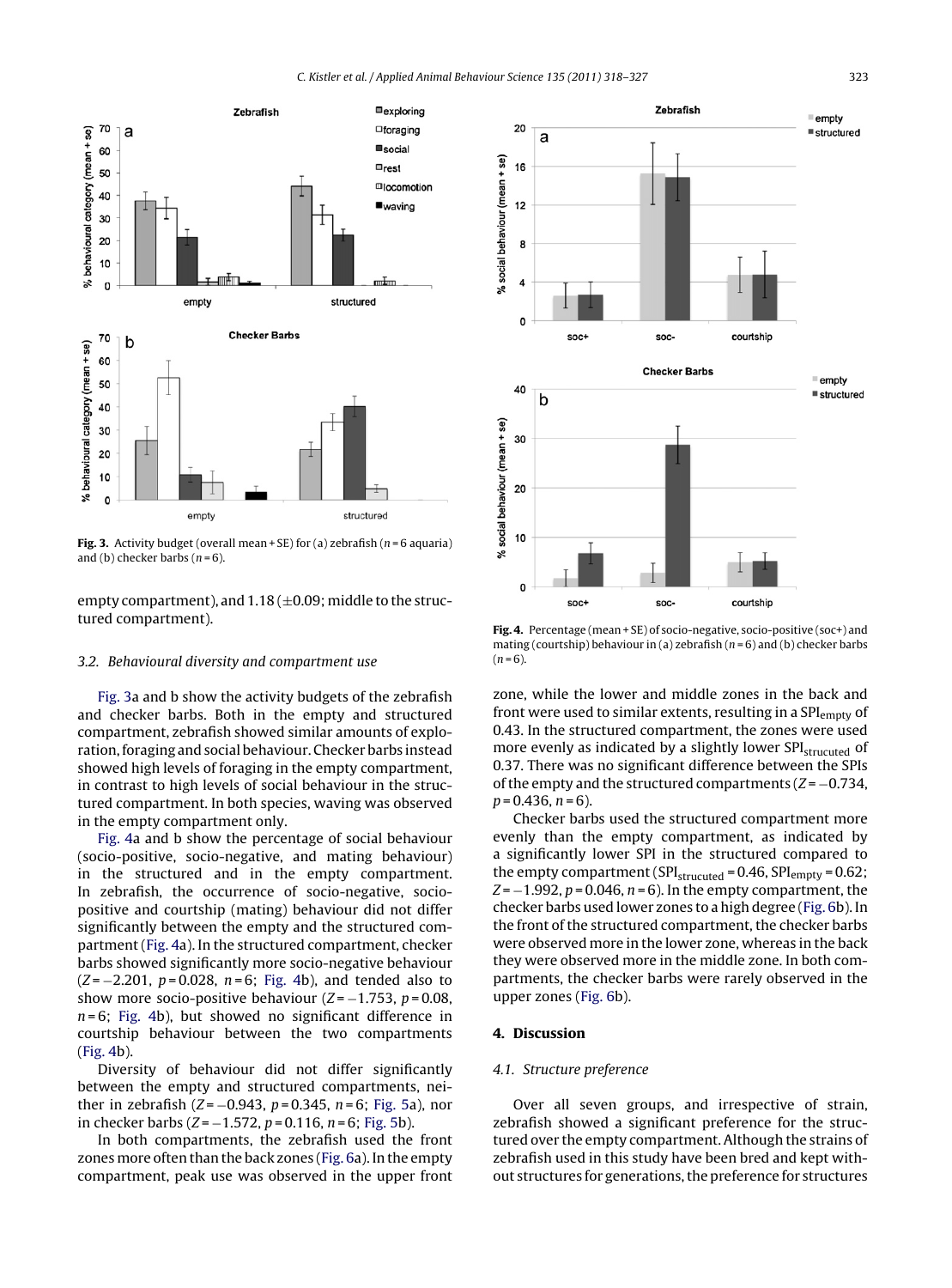<span id="page-6-0"></span>

Fig. 5. Behavioural diversity in the empty and the structured compartment (plant and pots) for (a) zebrafish and (b) checker barbs. Values of Shannon diversity index of six aquaria and overall median are shown. Lower index values represent lower behavioural diversity, and higher values represent higher behavioural diversity.

was very pronounced. This suggests that this preference may be the result of selection under natural conditions. Our results are in line with findings from field studies where wild zebrafish were found in well-vegetated shallow water bodies [\(Spence](#page-9-12) et [al.,](#page-9-12) [2006;](#page-9-12) [Engeszer](#page-9-12) et [al.,](#page-9-12) [2007\).](#page-9-12) Structural enrichment such as plants or clay pots can fulfil different functions in aquaria, such as substrates for oviposition, cover or food. In a study on preference for substrates, domesticated zebrafish showed a preference for vegetation for oviposition, but wild caught zebrafish did not show such a preference ([Spence](#page-9-1) et [al.,](#page-9-1) [2007a\).](#page-9-1) Zebrafish in the wild, however, were observed to deposit eggs in shallow areas with vegetation where they are protected from predators ([Spence](#page-9-12) et [al.,](#page-9-12) [2006;](#page-9-12) [Engeszer](#page-9-12) et [al.,](#page-9-12) [2007\).](#page-9-12) In their study on zebrafish in the wild, [Engeszer](#page-8-18) et [al.](#page-8-18) [\(2007\)](#page-8-18) mention a number of predator species that feed on zebrafish of various developmental stages. In captive zebrafish, predator avoidance might not be of high importance, however, areas with overhead cover are used more often than open areas suggesting that zebrafish aim to avoid predation risk ([Hamilton](#page-8-19) [and](#page-8-19) [Dill,](#page-8-19) [2002\).](#page-8-19) Moreover, adult zebrafish prey on zebrafish eggs and larvae, and it is assumed that zebrafish larvae need plants to survive because they help them to reach the water surface [\(Spence](#page-9-6) et [al.,](#page-9-6) [2008\).](#page-9-6) Structures can also serve as optical barriers and provide protection from disturbances or from conspecifics [\(Williams](#page-9-13) et [al.,](#page-9-13) [2009\).](#page-9-13)

Checker barbs also showed a significant preference for the structured compartment. This confirms the



Fig. 6. Mean use of sectors in the empty and the structured compartment for (a) zebrafish ( $n = 6$ ) and (b) checker barbs ( $n = 6$ ). The six sectors are: upper front, upper back, middle front, middle back, lower front, and lower back.

information from the non-scientific aquarist literature where plants are recommended for structuring [\(Riehl](#page-9-8) [and](#page-9-8) [Baensch,](#page-9-8) [1983\).](#page-9-8) No information is available about predators of wild checker barbs. However, as checker barbs are about the same size as zebrafish, it can be assumed that various predators also feed on checker barbs. Observations from captive checker barbs revealed that they use plants to deposit eggs [\(Riehl](#page-9-8) [and](#page-9-8) [Baensch,](#page-9-8) [1983\).](#page-9-8) Therefore, in zebrafish and checker barbs structural enrichment such as plants and clay pots probably fulfilsmultiple functions such as providing spawning sites, shelter or division of space.

#### 4.2. Behavioural diversity and sector use

Zebrafish displayed similar behavioural diversity in both compartments. In the empty compartment, behaviour was slightly more evenly distributed among the six behavioural categories, resulting in a higher median diversity index. In both compartments, zebrafish showed high levels of dabbling (i.e. searching for food in the sand) and swimming, whereas investigating was observed more frequently in the structured compartment, a behaviour that was also directed to clay pots. Rasping algae from the glass pane was shown more frequently in the empty compartment but to a similar extent as picking plants in the structured compartment. In both compartments, zebrafish showed similar amounts of socio-positive behaviour and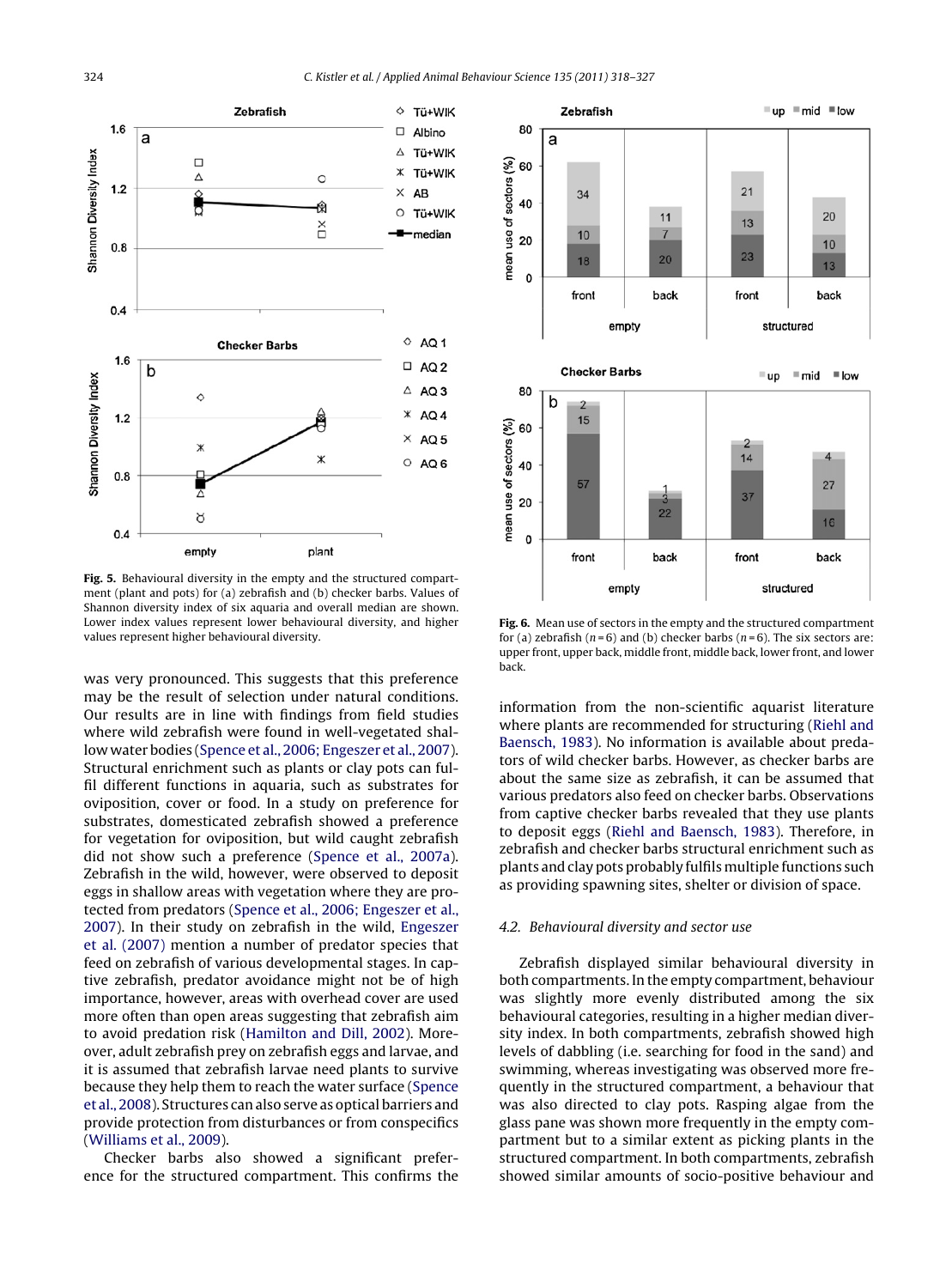socio-negative behaviour, respectively. The partition of the aquaria was probably used to avoid aggressive conspecifics as zebrafish often switched between the compartments. Increased aggressive behaviour can be a welfare issue [\(Galhardo](#page-8-12) et [al.,](#page-8-12) [2008\),](#page-8-12) however, in relation to territorial behaviour aggression forms part of the natural behaviour. In our study we used large aquaria, thus individuals could avoid each other, and no signs of stress such as change of colour, apathetic behaviour or health problems [\(Casamitjana,](#page-8-8) [2004\)](#page-8-8) were observed. Structural enrichment was shown to reduce aggressive behaviour and monopolisation of food in zebrafish ([Basquill](#page-8-16) [and](#page-8-16) [Grant,](#page-8-16) [1998;](#page-8-16) [Carfagnini](#page-8-16) et [al.,](#page-8-16) [2009\).](#page-8-16) Aggressive behaviour is associated with dominance in males and females, and dominance is supposed to play a role in reproductive behaviour and in maintaining the social structure in zebrafish ([Paull](#page-9-14) et [al.,](#page-9-14) [2010\).](#page-9-14) As we did not distinguish between individuals and sex, information about dominance hierarchy was not available. In our study, food was provided in a separate compartment; therefore we assume that in the empty and the structured compartment the observed aggressive behaviours such as chasing or defending were mainly related to reproductive behaviour. Wild male zebrafish engage in both territoriality and active pursuit of females and defend potential spawning sites ([Spence](#page-9-1) et [al.,](#page-9-1) [2007a;](#page-9-1) [Hutter](#page-9-1) et [al.,](#page-9-1) [2010\),](#page-9-1) but also females engage in aggressive behaviour [\(Paull](#page-9-14) et [al.,](#page-9-14) [2010\).](#page-9-14) The comparable level of aggressive behaviour suggests that zebrafish monopolised in both compartments potential spawning sites, although these sites varied in quality ([Spence](#page-9-1) et [al.,](#page-9-1) [2007a\).](#page-9-1)

Also in checker barbs there was no significant difference between the empty and the structured compartment regarding behavioural diversity. However, all groups showed the highest absolute numbers of behavioural elements in all behavioural categories in the structured compartment. In the empty compartment, checker barbs showed more dabbling and rasping algae from the glass pane (foraging behaviour) than in the structured compartment where they were frequently observed picking plants (foraging behaviour). In the structured compartment they exhibited a higher amount of both socio-negative and socio-positive behaviour than in the empty compartment. Particularly male checker barbs displayed socio-negative behaviours such as defending, chasing, and threatening. According to the non-scientific aquarist literature male checker barbs often show threatening behaviour, but usually do not fight [\(Riehl](#page-9-8) [and](#page-9-8) [Baensch,](#page-9-8) [1983\),](#page-9-8) and it is supposed that they are territorial and defend spawning sites [\(Kortmulder,](#page-8-20) [1981\).](#page-8-20) In our study it seemed that structures promoted territorial behaviour as aggressive behaviour occurred more often in the structured compartment.

Overall, although there was no difference in behavioural diversity between the compartments in both species, structural enrichment seems to play an important role in social behaviour. Moreover, foraging behaviour was directed to the substrate or to the glass panes in the compartments in which structures were lacking, and waving as a potential stereotypy was observed.

Regarding space use in zebrafish, there was neither a significant difference between the empty and the structured compartment, nor a significant preference of a zone. However, the distribution of zone use was slightly more balanced in the structured compartment; in the empty compartment, the zebrafish spent much time in the upper front zone, possibly due to the opening that was positioned in the upper front part of the wall. Behavioural observations and diet analysis revealed that zebrafish occupy the whole water column and also feed on food items on the water surface [\(Spence](#page-9-12) et [al.,](#page-9-12) [2006,](#page-9-12) [2007b\).](#page-9-12) Flake food provided by the feeder on top of the aquaria was mostly consumed at the surface. This may be a reason why the zebrafish spent a considerable proportion of time in the upper zones in both the empty and the structured compartment.

Checker barbs used the zones in the structured compartment more evenly than in the empty compartment. In the structured compartment, the checker barbs spent most time in the lower and middle zones. In the empty compartment, they used the lower zones to a high degree, preferably the lower front zone. The strong use of the front sectors in both compartments could have occurred because the openings at the lower end of the walls allowed the fish to quickly switch between the compartments. However, in the structured compartment they also used the middle sector in the back to a high degree where plants were present. And although plants were also present in the upper sector of the structured compartment, the fish avoided this sector. Altogether, the results indicate that structuring the aquarium makes the space more accessible to checker barbs, and that they orientate their activity preferably to the lower and middle levels of the aquarium.

Simple choice tests have their limitations, since preferences may depend on context or experience ([Kirkden](#page-8-21) [and](#page-8-21) [Pajor,](#page-8-21) [2006\).](#page-8-21) The zebrafish of the pet shop group differed from the laboratory strains in their origin and therefore experienced other environmental conditions during their development. Although all groups preferred the more complex environment, the pet shop group showed the most pronounced preference. This group probably had prior experience with structures at least in the pet store, but no information was available about rearing conditions. Pet and laboratory fish have been bred in captivity for generations and are therefore domesticated to some extent [\(Balon,](#page-8-22) [2004\).](#page-8-22) However, the animals' behavioural organisation was shaped by the environmental conditions of their natural habitats, and checker barbs and zebrafish originate from structured environments ([Riehl](#page-9-8) [and](#page-9-8) [Baensch,](#page-9-8) [1983;](#page-9-8) [Spence](#page-9-8) et [al.,](#page-9-8) [2006\).](#page-9-8) Considering the results of the two species, it seems that checker barbs are more bound to structures than zebrafish, indicating differences in behaviour and use of the natural habitat. Early experience and rearing conditions but also domestication processes might have influenced the extent of the preference. However, it has been shown that domestication and intensive housing have hardly changed the behavioural repertoire of farm animals (e.g. in pigs; [Stolba](#page-9-14) [andWoodgush,](#page-9-14) [1989\),](#page-9-14) and therefore the same may be true for environmental preferences. In future studies, more sophisticated preference tests using measures of strength of preference or changing preference in the presence offurther resources [\(Kirkden](#page-8-21) [and](#page-8-21) [Pajor,](#page-8-21) [2006\),](#page-8-21) or physiological measures such as stress hormones [\(Mendl,](#page-9-15)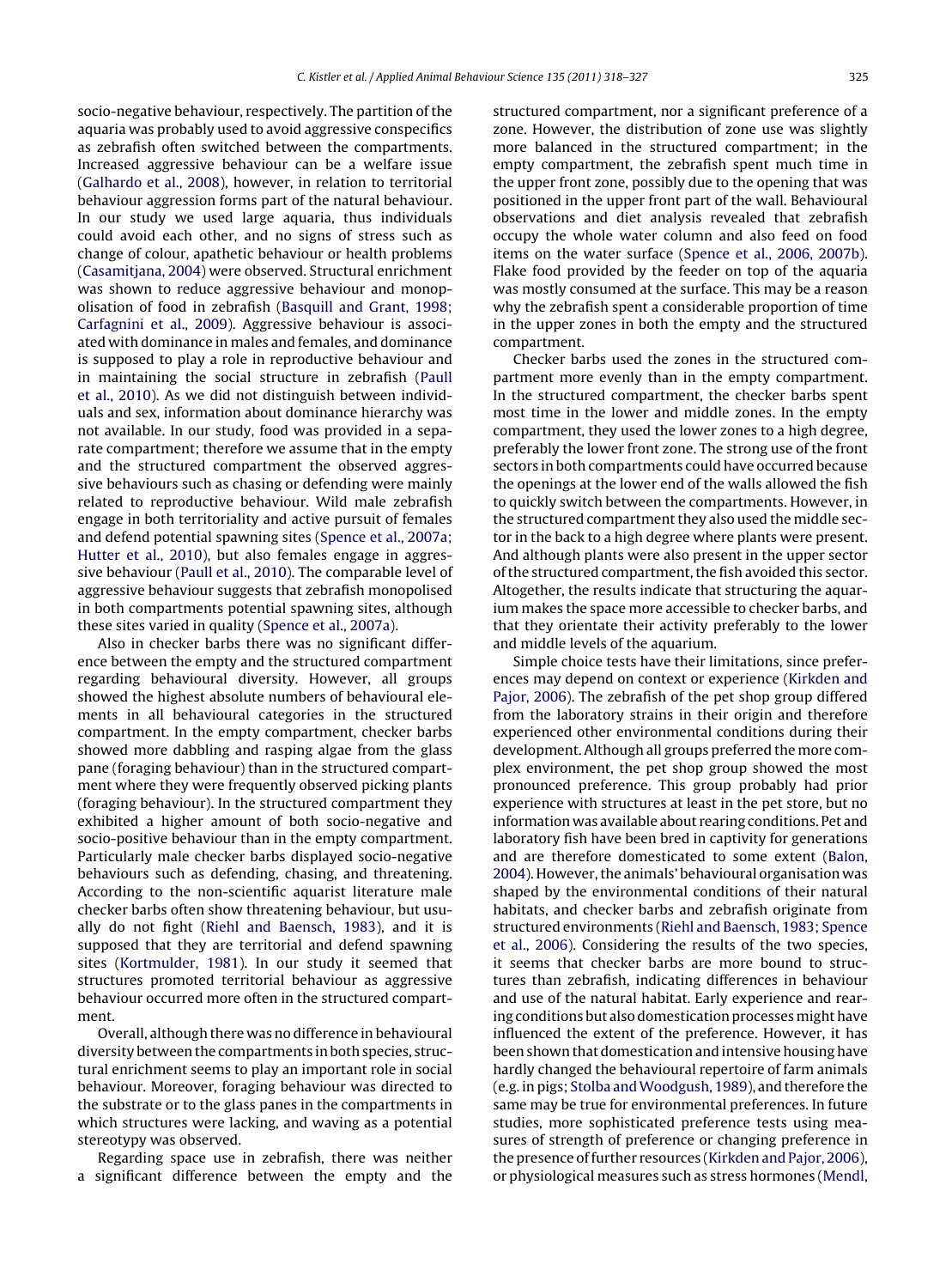<span id="page-8-23"></span><span id="page-8-22"></span><span id="page-8-13"></span><span id="page-8-7"></span>[2001\)](#page-9-15) should be examined. However, simple choice tests as used here are thought to yield valid information about what animals want[\(Dawkins,](#page-8-14) [2003\)](#page-8-14) and are a first step into examining species-specific housing conditions for ornamental fish used as pets or laboratory animals.

<span id="page-8-16"></span>Finally, performing preference tests on a group level might have caused group dynamic effects such as dominance of individuals over others. However, both zebrafish and checker barbs are naturally group living fish and may perform better in groups [\(Riehl](#page-9-8) [and](#page-9-8) [Baensch,](#page-9-8) [1983;](#page-9-8) [Spence](#page-9-8) et [al.,](#page-9-8) [2008\).](#page-9-8) Moreover, keeping them solitary would have most likely caused a frightening and stressful situation, which could have severely influenced their behaviour.

## <span id="page-8-6"></span><span id="page-8-5"></span><span id="page-8-4"></span>4.3. Concluding remarks

<span id="page-8-18"></span><span id="page-8-17"></span><span id="page-8-14"></span><span id="page-8-12"></span><span id="page-8-11"></span><span id="page-8-8"></span><span id="page-8-3"></span><span id="page-8-2"></span>There is a huge variety of fish species that are kept in home aquaria and requirements for species adequate housing differ considerably ([Livengood](#page-8-9) [and](#page-8-9) [Chapman,](#page-8-9) [2007\).](#page-8-9) When enclosures (or aquaria) lack critical resources and stimuli that facilitate species-typical behaviour, behavioural disturbances can arise ([Mason,](#page-9-16) [1991;](#page-9-16) [Casamitjana,](#page-9-16) [2004\).](#page-9-16) Interestingly, in our study, waving, a repetitive movement in front of the glass pane, occurred in both species only in the empty compartment. Waving could represent the same behaviour as pacing (continuous swimming to and fro) which has been classified as stereotypy in fish [\(Casamitjana,](#page-8-8) [2004\).](#page-8-8) This could indicate that a barren environment, typical for laboratories, can cause behavioural problems. Considering the complex behaviour, physiology and brain anatomy of fish, it is likely that also fish may suffer from inadequate housing conditions. It has been shown across different taxa that the behaviour of captive animals can be influenced by adding structural heterogeneity to the environment, and that their well-being may be improved by an enriched environment [\(Balcombe,](#page-8-23) [2006;](#page-8-23) [Mason](#page-8-23) et [al.,](#page-8-23) [2007;](#page-8-23) [Kistler](#page-8-23) et [al.,](#page-8-23) [2010\).](#page-8-23) However, structural enrichment needs to be adjusted to the behavioural and ecological needs of a species as structural enrichment can fulfil different functions such as providing cover, food or potential spawning sites in fish. In our study, zebrafish and checker barbs showed a clear preference for structures, but they used the water column differently. Foraging strategies and mating tactics probably influenced the use of space in both species. Our results from a simple choice test suggest that structural complexity in aquaria and its species-specific arrangement may be beneficial for the well-being of zebrafish and checker barbs.

#### <span id="page-8-21"></span><span id="page-8-20"></span><span id="page-8-19"></span><span id="page-8-15"></span><span id="page-8-10"></span><span id="page-8-1"></span><span id="page-8-0"></span>Acknowledgements

<span id="page-8-9"></span>We are grateful to Dr. Fabio Bontadina and Dr. Sandra Gloor for their helpful comments. We thank Josh Van Buskirk for providing the housing facilities and Stephan Neuhauss for providing the zebrafish. This work was supported by the Haldimann-Foundation and Zürcher Tierschutz. This research was reviewed and approved by the by the Veterinary Office Zurich (Kantonales Veterinäramt, no. 2009109).

#### References

- Ashley, P.J., 2007. Fish welfare: current issues in aquaculture. Appl. Anim. Behav. Sci. 104, 199–235.
- Balcombe, J.P., 2006. Laboratory environments and rodents' behavioural needs: a review. Lab. Anim. 40, 217–235.
- Balon, E.K., 2004. About the oldest domesticates among fishes. J. Fish Biol. 65, 1–27.
- Barcellos, L.J.G., Kreutz, L.C., Quevedo, R.M., da Rosa, J.G.S., Koakoski, G., Centenaro, L., Pottker, E., 2009. Influence of color background and shelter availability on jundia (Rhamdia quelen) stress response. Aquaculture 288, 51–56.
- Basquill, S.P., Grant, J.W.A., 1998. An increase in habitat complexity reduces aggression and monopolization of food by zebra fish (Danio rerio). Can. J. Zool. 76, 770–772.
- Boissy, A., Arnould, C., Chaillou, E., Desire, L., Duvaux-Ponter, C., Greiveldinger, L., Leterrier, C., Richard, S., Roussel, S., Saint-Dizier, H., Meunier-Salaun, M.C., Valance, D., Veissier, I., 2007. Emotions and cognition: a new approach to animal welfare. Anim. Welf. 16, 37–43.
- Broglio, C., Rodriguez, F., Salas, C., 2003. Spatial cognition and its neural basis in teleost fishes. Fish Fish. 4, 247–255.
- Broom, D.M., 1991. Animal welfare: concepts and measurement. J. Anim. Sci. 69, 4167–4175.
- Broom, D.M., 2007. Cognitive ability and sentience: which aquatic animals should be protected? Dis. Aqaut. Organ. 75, 99–108.
- Brown, C., Laland, K.N., 2003. Social learning in fishes: a review. Fish Fish. 4, 280–288.
- Bshary, R., Wickler, W., Fricke, H., 2002. Fish cognition: a primate's eye view. Anim. Cogn. 5, 1–13.
- BVET, 2009. Bundesamt für Veterinärwesen. Tierversuchstatistik. [http://www.bvet.admin.ch.](http://www.bvet.admin.ch/)
- Carfagnini, A.G., Rodd, F.H., Jeffers, K.B., Bruce, A.E.E., 2009. The effects of habitat complexity on aggression and fecundity in zebrafish (Danio rerio). Environ. Biol. Fish. 86, 403–409.
- Casamitjana, J., 2004. Aquatic Zoos. A Critical Study of UK Public Aquaria in the Year 2004. The Captive Animals' Protection Society.
- Chandroo, K.P., Duncan, I.J.H., Moccia, R.D., 2004. Can fish suffer? Perspectives on sentience, pain, fear and stress. Appl. Anim. Behav. Sci. 86, 225–250.
- Dawkins, M.S., 2003. Behaviour as a tool in the assessment of animal welfare. Zoology 106, 383–387.
- Dawkins, M.S., 2006. A user's guide to animal welfare science. Trends Ecol. Evol. 21, pp. 77–82.
- Dickens, M., 1955. A statistical formula to quantify the "Spread-of-Participation" in group discussion. Speech Monogr. 22, 28–30.
- Engeszer, R.E., Patterson, L.B., Rao, A.A., Parichy, D.M., 2007. Zebrafish in the wild: a review of natural history and new notes from the field. Zebrafish 4, 21–40.
- Galhardo, L., Correia, J., Oliveira, R.F., 2008. The effect of substrate availability on behavioural and physiological indicators of welfare in the African cichlid (Oreochromis mossambicus). Anim.Welf. 17, 239–254.
- Hamilton, I.M., Dill, L.M., 2002. Monopolization of food by zebrafish (Danio rerio) increases in risky habitats. Can. J. Zool. 80, 2164–2169.
- Hughes, B.O., Duncan, I.J.H., 1988. The notion of ethological 'need', models of motivation and animal welfare. Anim. Behav. 36, 1696–1707.
- Huntingford, F.A., Adams, C., Braithewaite, V.A., Kadri, S., Pottinger, G., Sandoe, P., Turnbull, J.F., 2006. Current issues in fish welfare. J. Fish Biol. 68, 332–372.
- Hutter, S., Penn, D.J., Magee, S., Zala, S.M., 2010. Reproductive behaviour of wild zebrafish (Danio rerio) in large tanks. Behaviour 147, 641–660.
- Iwama, G.K., 2007. The welfare of fish. Dis. Aqaut. Organ. 75, 155–158.
- Jacobs, J., 1974. Quantitative measurement of food selection. Oecologia 14, 413–417.
- Johansen, R., Needham, J.R., Colquhoun, D.J., Poppe, T.T., Smith, A.J., 2006. Guidelines for health and welfare monitoring of fish used in research. Lab. Anim. 40, 323–340.
- Kirkden, R.D., Pajor, E.A., 2006. Using preference, motivation and aversion tests to ask scientific questions about animals' feelings. Appl. Anim. Behav. Sci. 100, 29–47.
- Kistler, C., Hegglin, D., Würbel, H., König, B., 2010. Structural enrichment and enclosure use in an opportunistic carnivore: the red fox. Anim. Welf. 19, 391–400.
- Kortmulder, K., 1981. Etho-ecology of 17 Barbus species (Pisces, Cyprinidae). Neth. J. Zool. 32, 144–168.
- Lawrence, C., 2007. The husbandry of zebrafish (Danio rerio): a review. Aquaculture 269, 1–20.
- Livengood, E.J., Chapman, A., 2007. The Ornamental Fish Trade: An Introduction with Perspectives for Responsible Aquarium Fish